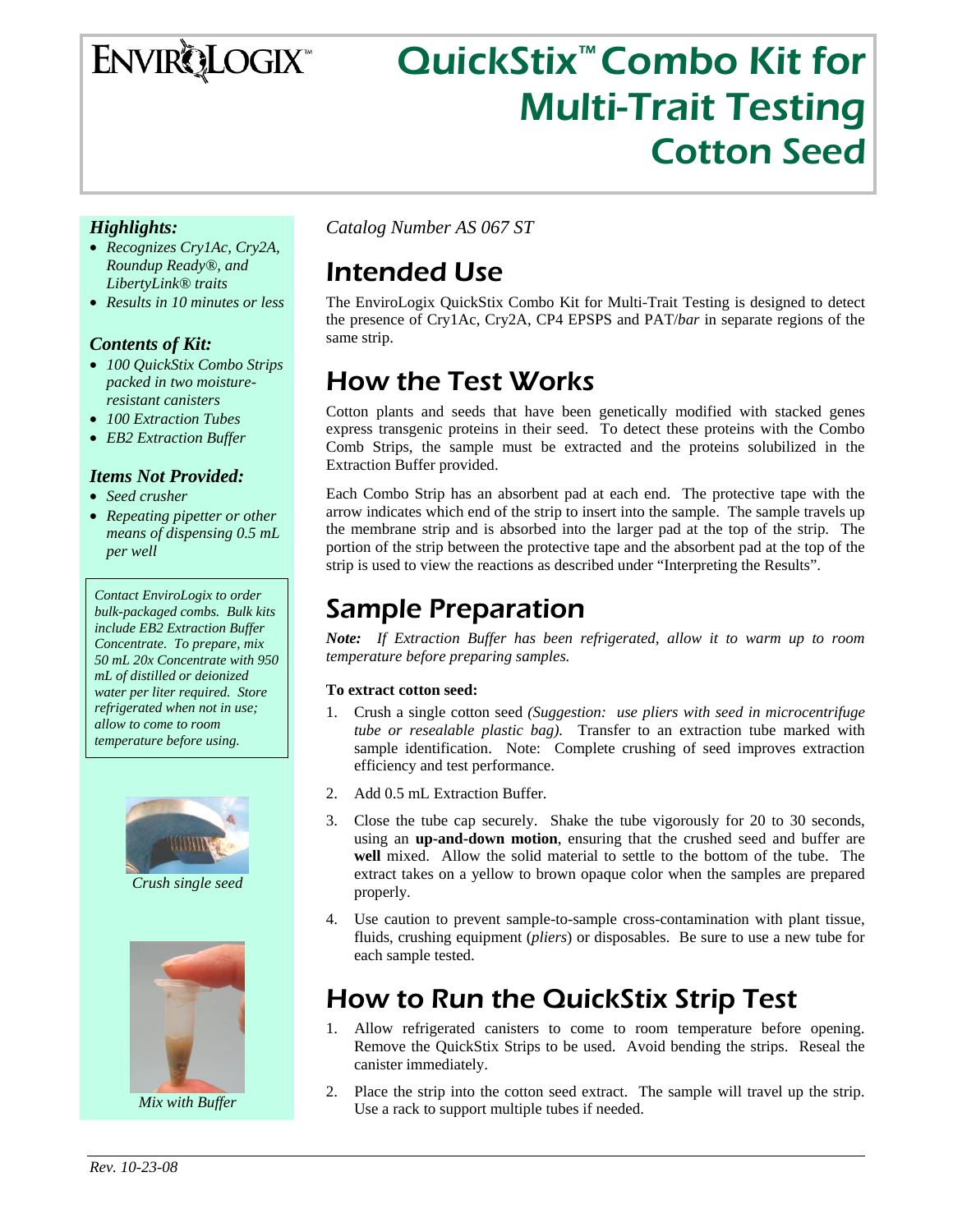

*Insert Strip, read results* 

*Any clearly discernable pink Test Line is considered positive* 

- 3. Allow the strip to develop for 10 minutes before making final assay interpretations. Positive sample results may become obvious much more quickly.
- 4. To retain the strip, cut off and discard the bottom section of the strip covered by the arrow tape.

### Interpreting the Results

Development of the Control Line within 10 minutes indicates that the strip has functioned properly. Any strip that does not develop a Control Line should be discarded and the sample re-tested using another strip.

**One Line** – If the extract is from a negative sample, containing none of the target proteins, the strip will only show the Control Line, about 4 mm below the top pad.

**Two to Five Lines** – If the extract is from a sample containing Cry1Ac, Cry2A, CP4 EPSPS (Roundup Ready), and/or PAT/*bar* (LibertyLink) proteins, the appropriate test line(s) will appear. Please refer to the interpretation guide below.

| 2AV1AC                                                                                                                                                                                                                                                                                              |                                                                                                                               |                                                                 |                                                     |
|-----------------------------------------------------------------------------------------------------------------------------------------------------------------------------------------------------------------------------------------------------------------------------------------------------|-------------------------------------------------------------------------------------------------------------------------------|-----------------------------------------------------------------|-----------------------------------------------------|
| Roundup Ready, RR Flex)<br>+Cry 1Ac<br>+Cry 1Ac<br>-LL, +Cry2A, +Cry 1Ac<br>-Cry 1Ac<br>Ÿ<br>3456 bar/<br>Bollgard II/RR)<br>(e.g. Bollgard/RR or<br>$+Cry2A,$<br>-Cry2A,<br>+RR, -LL, -Cry2A,<br>Bollgard II)<br>WideStrike/RR)<br>$+RR, -LL,$<br>H,<br>+RR,<br>-RR,<br>ن<br>وي<br>e.s.<br>رف<br>ف | +Cry 1Ac +LL<br>-Cry 1Ac<br>BollgardII/LibertyLink)<br>+LL, -Cry2A,<br>LibertyLink)<br>-RR, +Cry2A,<br>-RR,<br>ن<br>ق<br>e.g. | -LL, -Cry2A, +Cry1Ac,<br>Bollgard or WideStrike)<br>-RR,<br>é.ġ | -RR, -LL, -Cry2A, -Cry1Ac,<br>(e.g. non-GMO cotton) |
| Control Line<br>✔<br>✔<br>✔<br>✔                                                                                                                                                                                                                                                                    | ✔<br>✔                                                                                                                        | ✔                                                               | ✔                                                   |
| Cry1Ac Test Line<br>✔<br>✔<br>✔                                                                                                                                                                                                                                                                     | ✔                                                                                                                             | ✔                                                               |                                                     |
| Cry2A Test Line<br>✔<br>✔                                                                                                                                                                                                                                                                           | ✔                                                                                                                             |                                                                 |                                                     |
| RR<br><b>Test Line</b><br>✔<br>✔<br>✔                                                                                                                                                                                                                                                               |                                                                                                                               |                                                                 |                                                     |
| LL<br><b>Test Line</b>                                                                                                                                                                                                                                                                              | ✔<br>✔                                                                                                                        |                                                                 |                                                     |

<sup>D</sup> *Indicates where a test line will appear (positive result for that specific trait Indicates no test line (negative result for that specific trait)* 

Please note that for ease of interpretation, the labels on each strip list the proteins in the order that their Test Lines appear, bottom (arrow end) to top (lot number end).

#### Kit Storage

This Kit can be stored at room temperature, or refrigerated for a longer shelf life. Please note the shelf life on the kit label for each storage temperature. The kit may be used in field applications; however, prolonged exposure to high temperatures may adversely affect the test results. Do not open the foil bag until ready to use the test strips.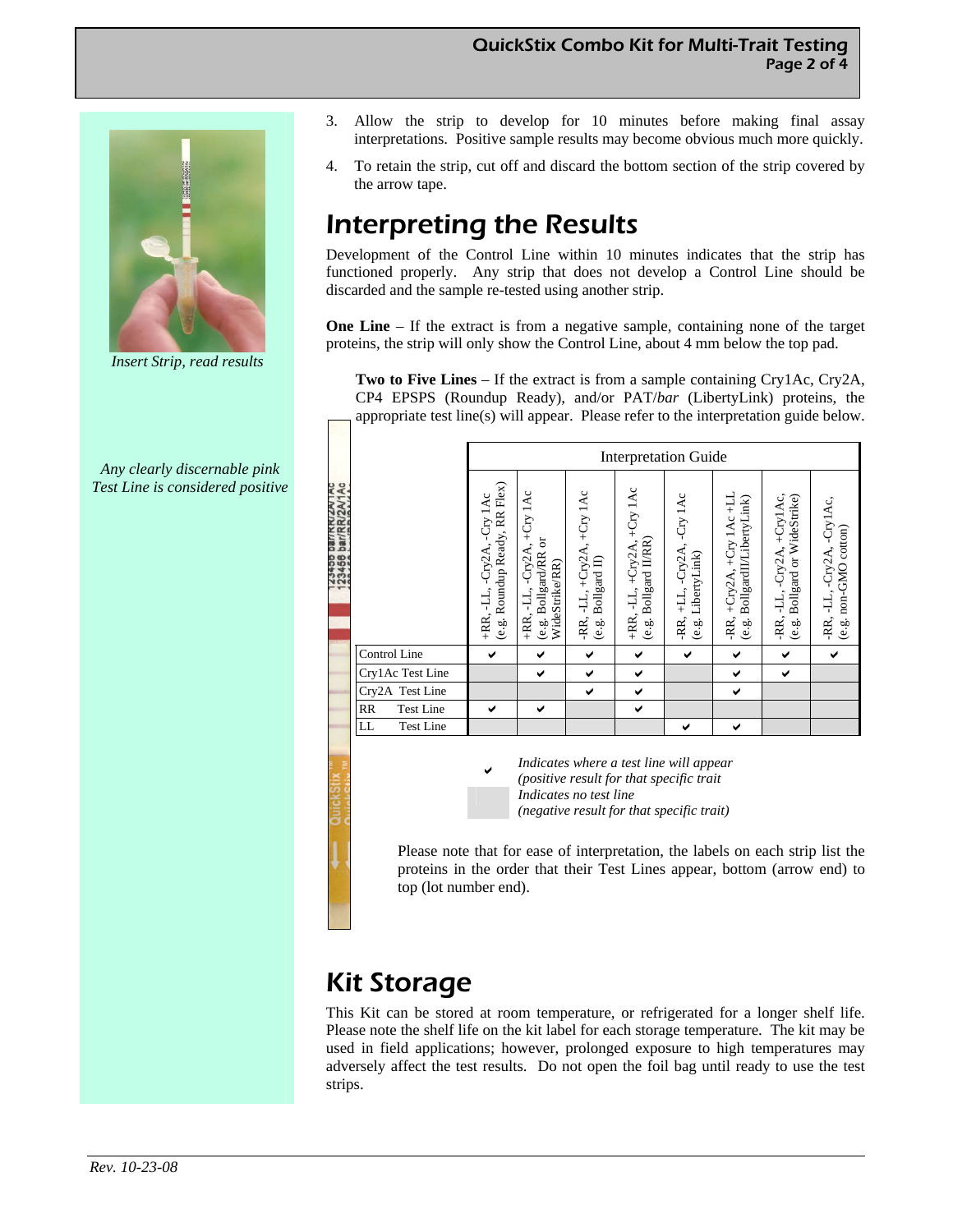







#### Precautions and Notes

- This kit is designed for screening for presence or absence only and is not meant to be quantitative.
- This product is currently not applicable for use in any other crop than cotton.
- As with all tests, it is recommended that results be confirmed by an alternate method when necessary.
- The assay has been optimized to be used with the protocol and with the buffer provided in the kit. Deviation from this protocol may invalidate the results of the test.
- A negative result with this kit does not mean that the sampled tissue has not been otherwise genetically modified.
- A strong positive result may safely be interpreted in as little as 2 minutes after sample addition. It is not safe, however, to conclude that a sample is negative before a full 10 minutes has elapsed.
- Protect all components from hot or cold extremes of temperature when not in use. Do not leave in direct sunlight or in vehicle.